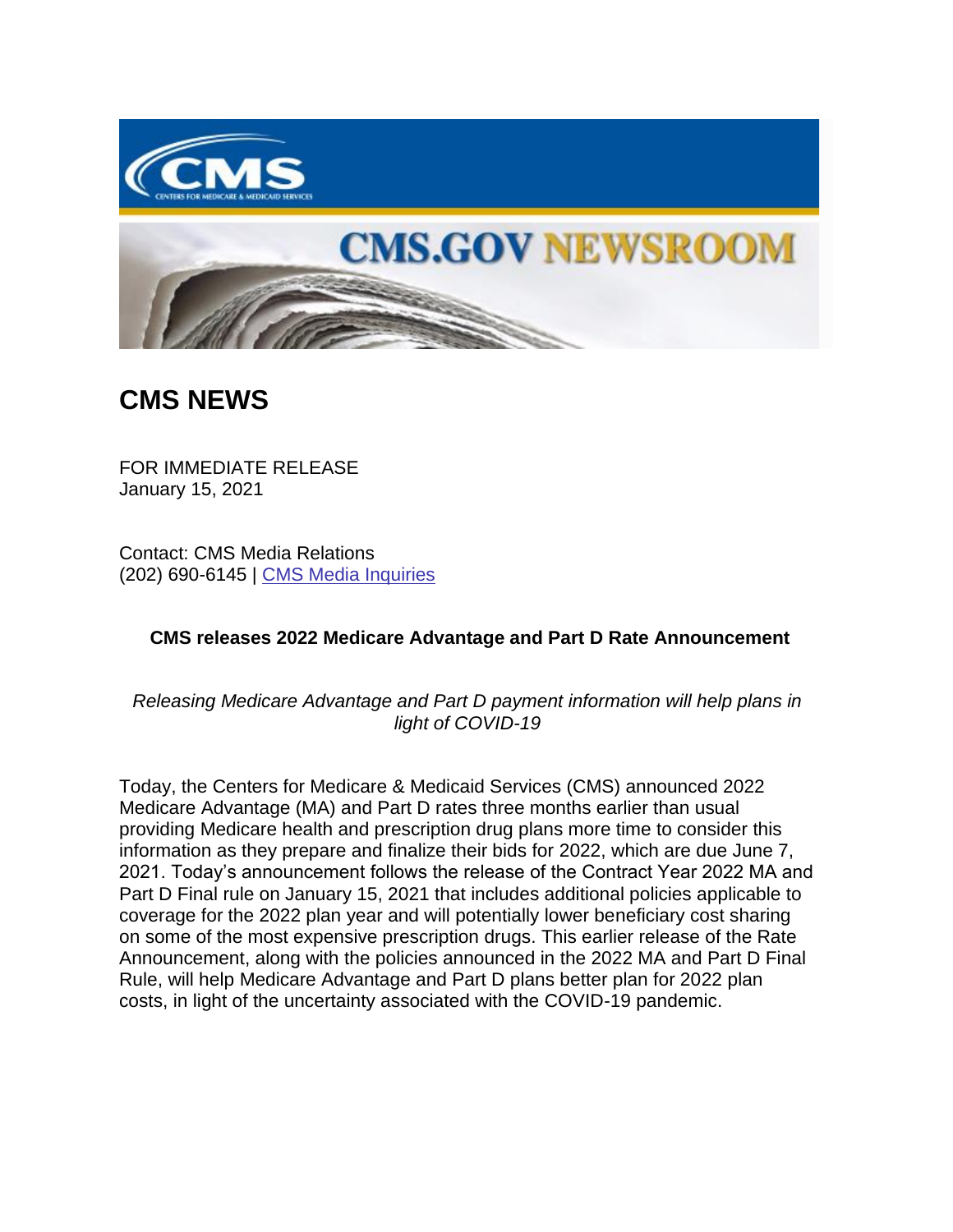For the past four years, CMS has prioritized flexibility and competition in Medicare Advantage and Part D to spectacular effect. Since 2017, Medicare Advantage premiums have plunged 34 percent, and Part D premiums are down 12 percent. Crucially, these premium reductions have come with new and better benefits, as beneficiaries also enjoy more plan options.

"The vindication of our fresh approach to healthcare policy, one that discards the consensus of the last several decades – prescriptiveness, overregulation, and micromanagement from Washington D.C. at every turn – is complete and undeniable, " said CMS Administrator Seema Verma "CMS's efforts to lower prices and improve benefits has delivered historic results."

Every year, CMS adopts certain payment policies for Medicare Advantage and Part D after considering comments submitted on the [Advance Notice.](https://lnks.gd/l/eyJhbGciOiJIUzI1NiJ9.eyJidWxsZXRpbl9saW5rX2lkIjoxMDEsInVyaSI6ImJwMjpjbGljayIsImJ1bGxldGluX2lkIjoiMjAyMTAxMTUuMzM0MjEyODEiLCJ1cmwiOiJodHRwczovL3d3dy5jbXMuZ292L21lZGljYXJlaGVhbHRoLXBsYW5zbWVkaWNhcmVhZHZ0Z3NwZWNyYXRlc3RhdHNhbm5vdW5jZW1lbnRzLWFuZC1kb2N1bWVudHMvMjAyMi1hZHZhbmNlLW5vdGljZXMifQ.RUDTEh3CT-Ew95Wp9Yvt7W0rVLP-vv7NOEkWACZ3BQc/s/1086872215/br/93216443420-l) The final policies described in today's Rate Announcement are expected to increase per-capita plan payments by 4.08 percent on average.

Additionally, this year's public health emergency led to policy changes, including for the 2022 Star Ratings calculations described in COVID-19 interim final rules that appeared in the Federal Register on April 6, 2020 [\(https://www.govinfo.gov/content/pkg/FR-2020-04-06/pdf/2020-06990.pdf\)](https://lnks.gd/l/eyJhbGciOiJIUzI1NiJ9.eyJidWxsZXRpbl9saW5rX2lkIjoxMDIsInVyaSI6ImJwMjpjbGljayIsImJ1bGxldGluX2lkIjoiMjAyMTAxMTUuMzM0MjEyODEiLCJ1cmwiOiJodHRwczovL3d3dy5nb3ZpbmZvLmdvdi9jb250ZW50L3BrZy9GUi0yMDIwLTA0LTA2L3BkZi8yMDIwLTA2OTkwLnBkZiJ9.vvtHbZvCjng3cXinoi39Y4ry5tFCvM9MM8OnPKhhxOs/s/1086872215/br/93216443420-l) and September 2, 2020 [\(https://www.federalregister.gov/documents/2020/09/02/2020-](https://www.federalregister.gov/documents/2020/09/02/2020-19150/medicare-and-medicaid-programs-clinical-laboratory-improvement-amendments-clia-and-patient) [19150/medicare-and-medicaid-programs-clinical-laboratory-improvement](https://www.federalregister.gov/documents/2020/09/02/2020-19150/medicare-and-medicaid-programs-clinical-laboratory-improvement-amendments-clia-and-patient)[amendments-clia-and-patient\)](https://www.federalregister.gov/documents/2020/09/02/2020-19150/medicare-and-medicaid-programs-clinical-laboratory-improvement-amendments-clia-and-patient).

The Rate Announcement also: includes the date by which plans must submit requests for changes to the appeals and complaints measures data for Star Ratings; lists the measures included in the Part C and D Improvement measures and the Categorical Adjustment Index for the 2022 Star Ratings; and lists the states and territories with Individual Assistance designations from the FEMA major disaster declarations used in the definition of an affected contract for the 2022 Star Ratings extreme and uncontrollable circumstances policy.

CMS continues to review different measurement concepts provided in response to the Advance Notice, including those for Provider Directory Accuracy (Part C) and COVID-19 Vaccination (Part C). CMS will take the feedback received into